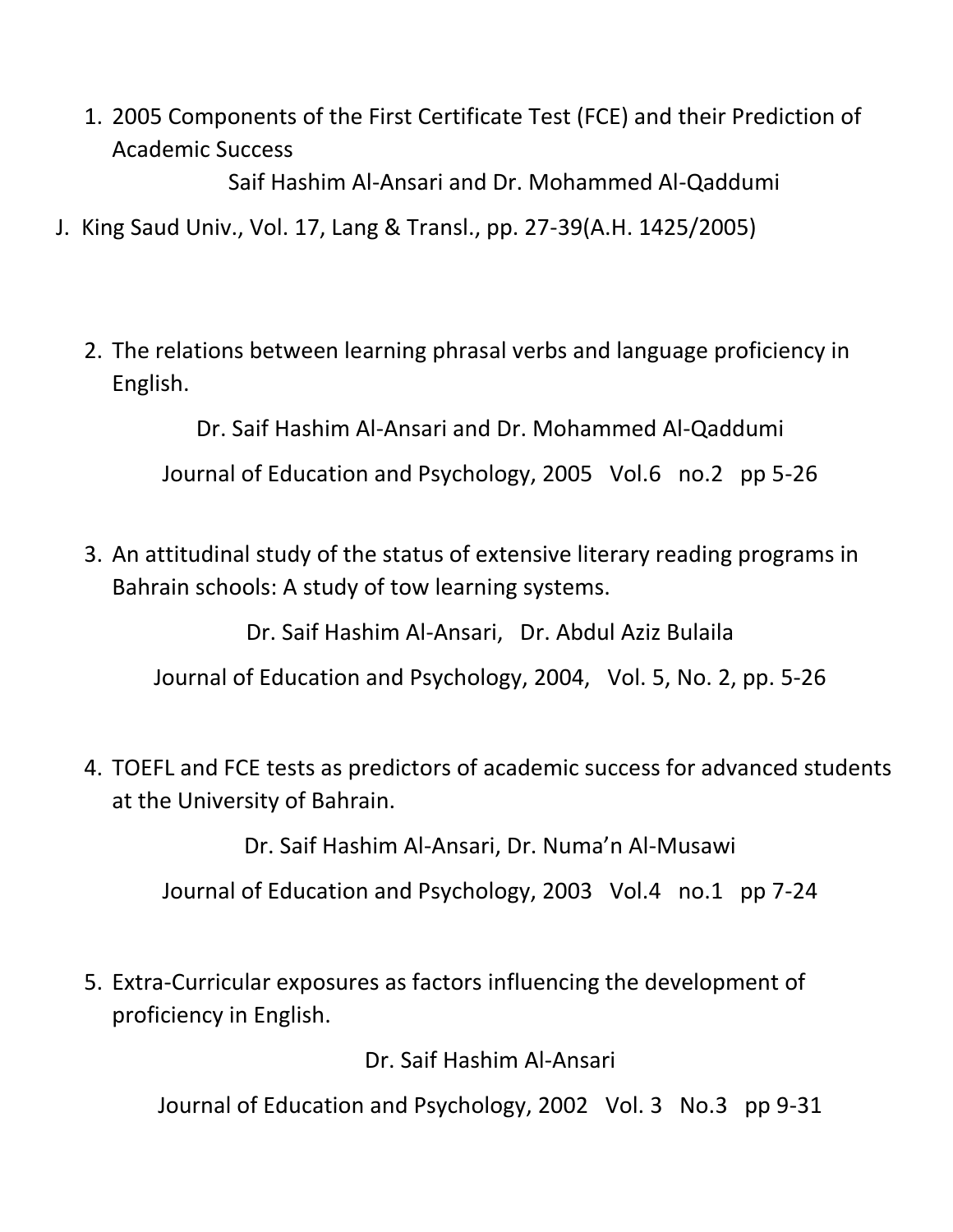## 6. Motivational and Attitudinal Outlooks in Foreign Learning: A Comparative Study of Two Learning Groups

Dr. Saif H. Al-Ansaris

Journal of Human Sciences – College of Arts

Issue No 5, winter 2002 – Bahrain University

7. Motivation, Attitude and Language Proficiency as Predictors of Students' Academic Success: A Case Study of Undergraduate Students at the University of Bahrain

Saif Al-Ansari & Ali Lori

Arab Journal for the Humanities, winter 2001, Issue 73, pp. 301-319 8.

8. Relation of some socio-cultural variables and attitudes and motions of young Arab students of English as a foreign language: A comparative study of gender differences.

Dr. Saif Hashim Al-Ansari and Dr. Ali A.R. Lori

Journal of Education and Psychology 2001 vol.2 no.2 pp 7-24

9. Two Types of Language Exposure as Predictors of Students' academic Success in EFL: A Case Study of Undergraduate Students

At the University of Bahrain

Saif Al-Ansari

J. King Saud Univ., Vol. 13, Lang & Transl., pp. 91-108 (A.H. 1421/2001)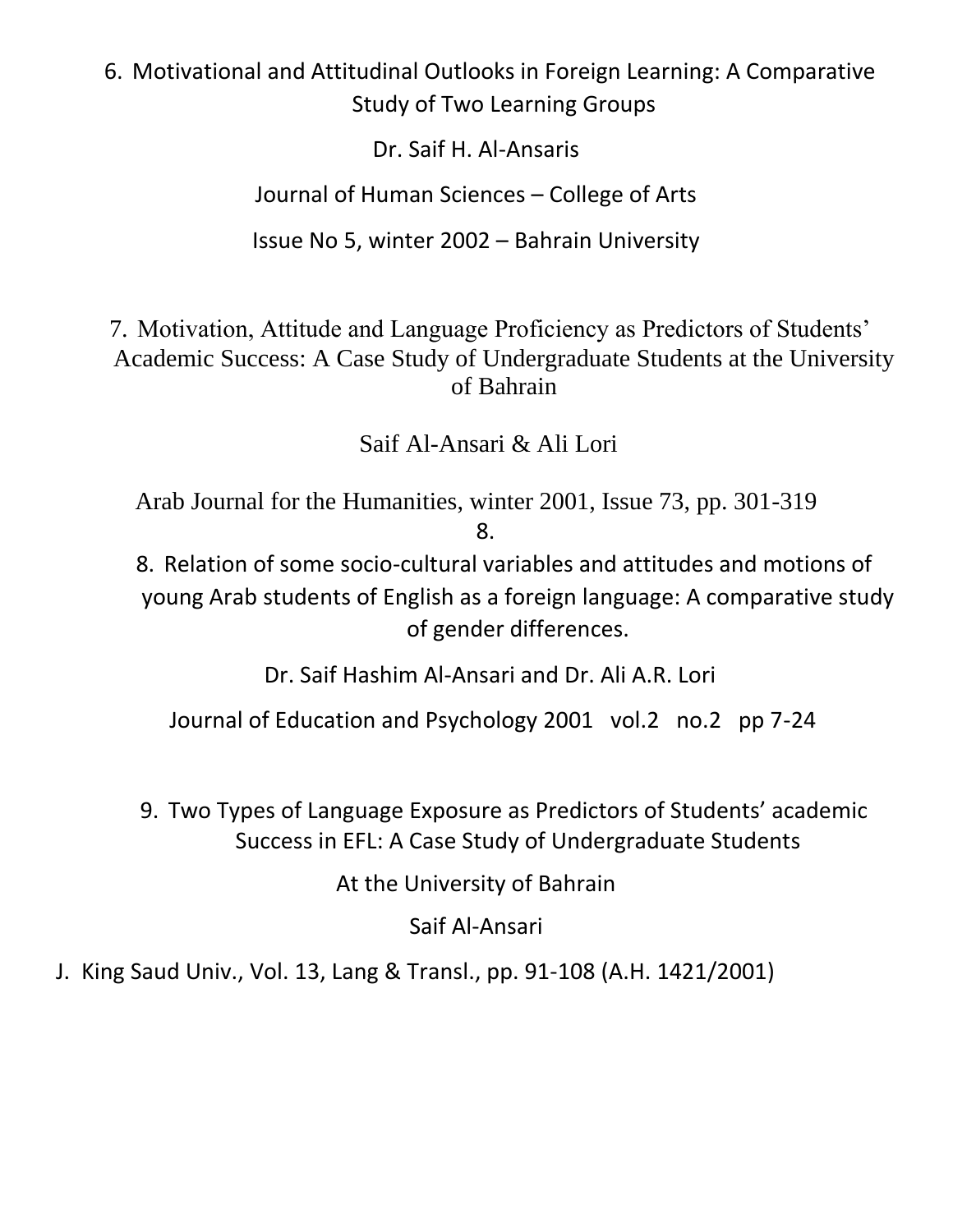## 10. RELATIONS OF SOME SOCIOCULTURAL VARIABLES AND ATTITUDES AND MOTIVATIONS OF YOUNG ARAB STUDENTS LEARNING ENGLISH AS A SECOND LANGUAGE

| ALI A. LORI                  | AND | SAIF H. AL ANSARI |
|------------------------------|-----|-------------------|
| <b>PSYCHOLOGICAL REPORTS</b> |     | February 2001     |

11. The Influence of Tape-Recorders on Attainment in EFL: A Comparative

Study of Gender Differences

Dr Saif Al-Ansaria

Journal of Human Sciences, Vol. 2 January 2000

Faculty of Arts – Beirut Arab University

12. Sheltered curricular exposure and unsheltered extra- curricular exposure as factors influencing the development of academic proficiency in ESL

SAIF AL-ANSARI IRAL 38 (2000), 175-193

13. Motivation and Students' Academic Success in Learning English as A Second Language.

Dr. Saif Hashim Al-Ansari

Journal of Education and Psychology, 2000 Vol. 1 No.1 pp 11-38

14. Motivational and Attitudinal Variables in Foreign Learning: A Comparative Study of Two Learning Groups

Saif H. Al-Ansari and Ali A. R. Lori

J. King Saud Univ., Vol. 11, Arts (1), pp. 23-38 (A.H. 1419/1999)